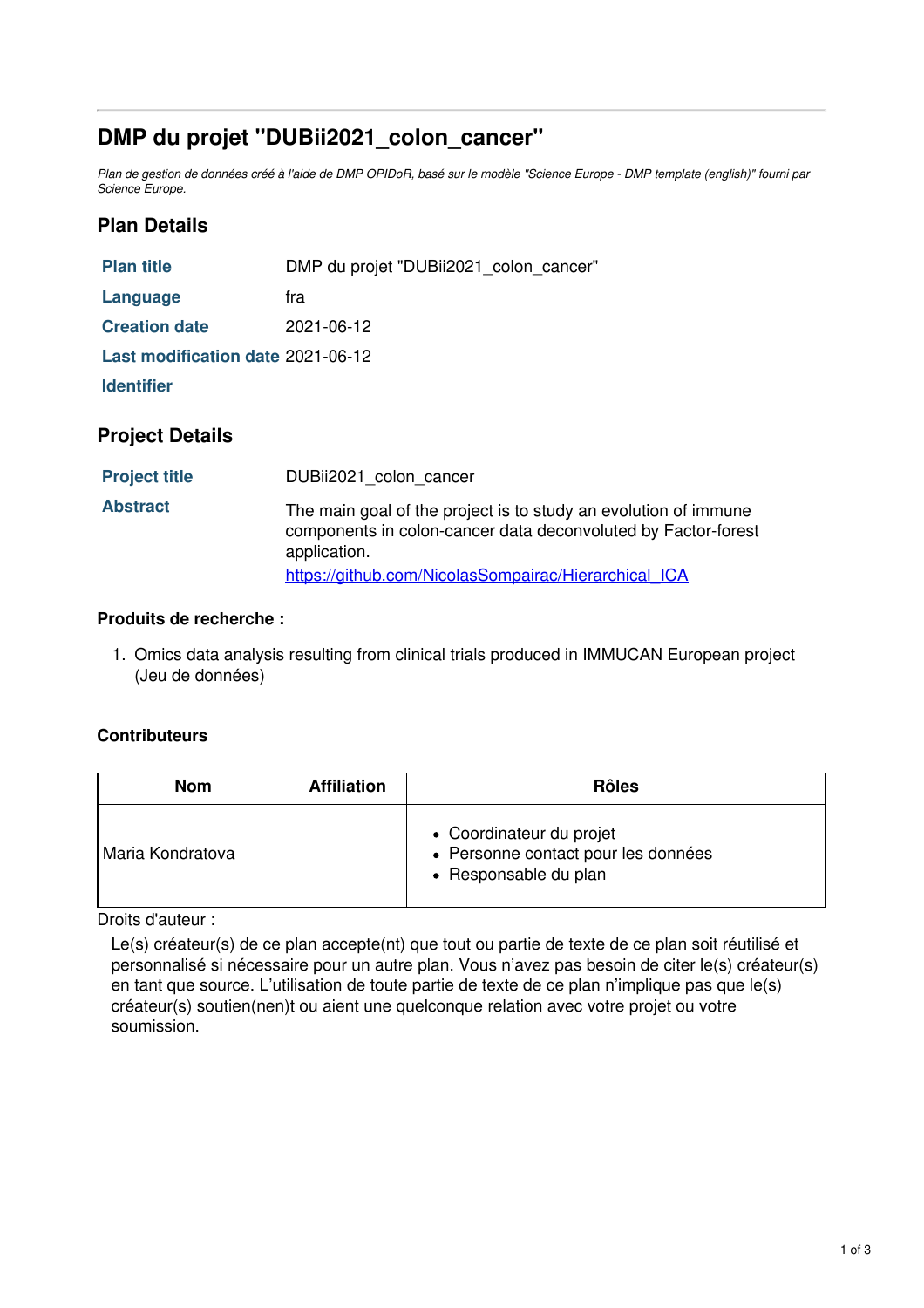## **DMP du projet "DUBii2021\_colon\_cancer"**

#### **1. Data description and collection or re-use of existing data**

Public available data was used for the study.

CRC datasets: TCGA, KFSYSCC, Colonomics, GSE14333, GSE17536, GSE37892, GSE38832, GSE39582, OUS\_125, OUS\_141, Petacc3 were used for primary Factor forest application Format: counts, spreadsheets

Single-cell data was downloaded from GEO https://www.ncbi.nlm.nih.gov/geo/query/acc.cgi?acc=GSE146771

Format: preprocessed and normalized data, spreadsheets

Proteomic data was downloaded from supplementary of the article: "Proteogenomic characterization of human colon and rectal cancer" Nature. 2014 Sep 18; 513(7518): 382–387.

Format: preprocessed and normalized data, spreadsheets

### **2. Documentation and data quality**

Metadata is provided

No additional quality control, because data is already published and we suppose that quality control has used yet

#### **3. Storage and backup during the research process**

Data does not need back up

Used data is public, it does not need a special security protection

### **4. Legal and ethical requirements, codes of conduct**

no

Public data